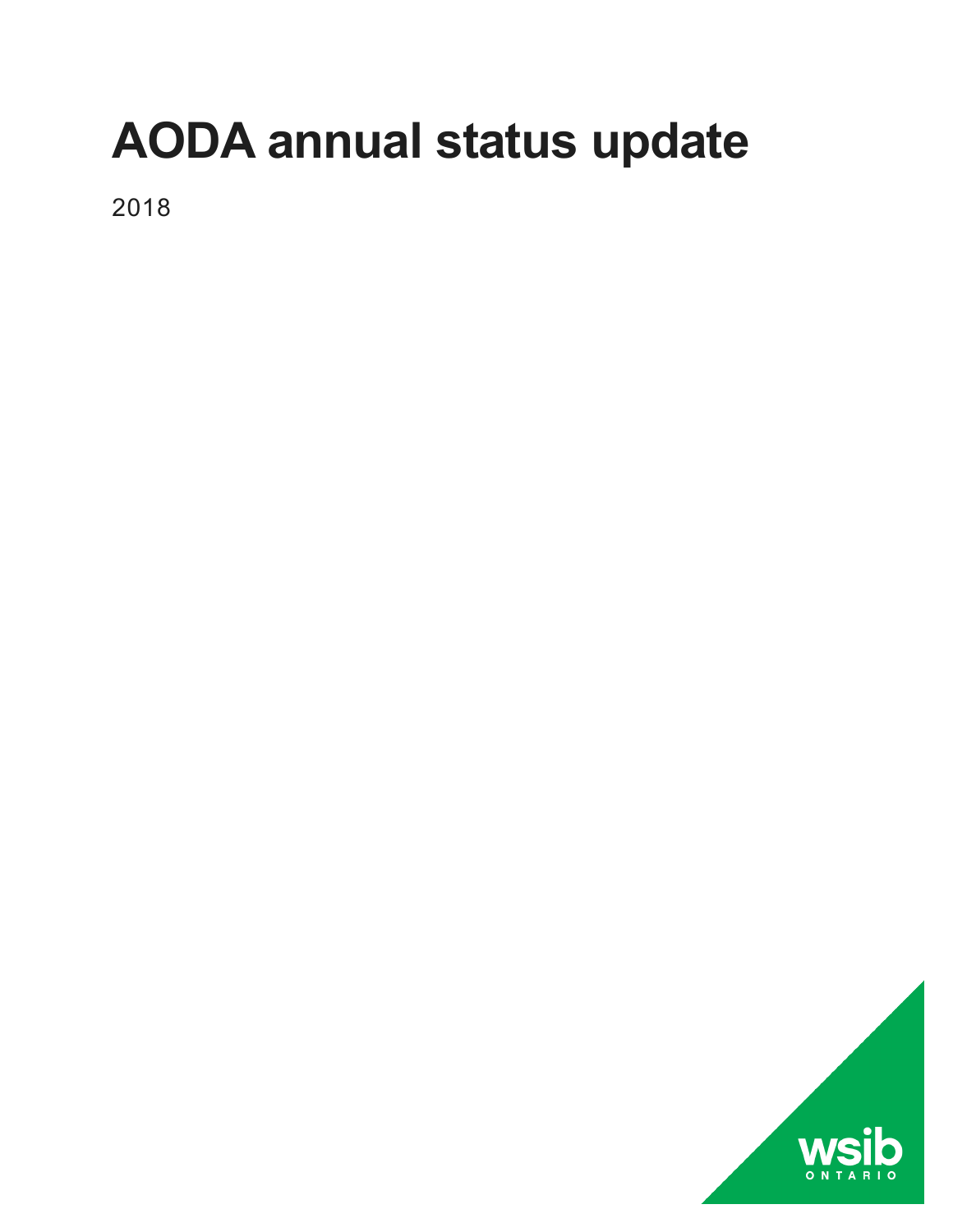# <span id="page-1-0"></span>**Table of Contents**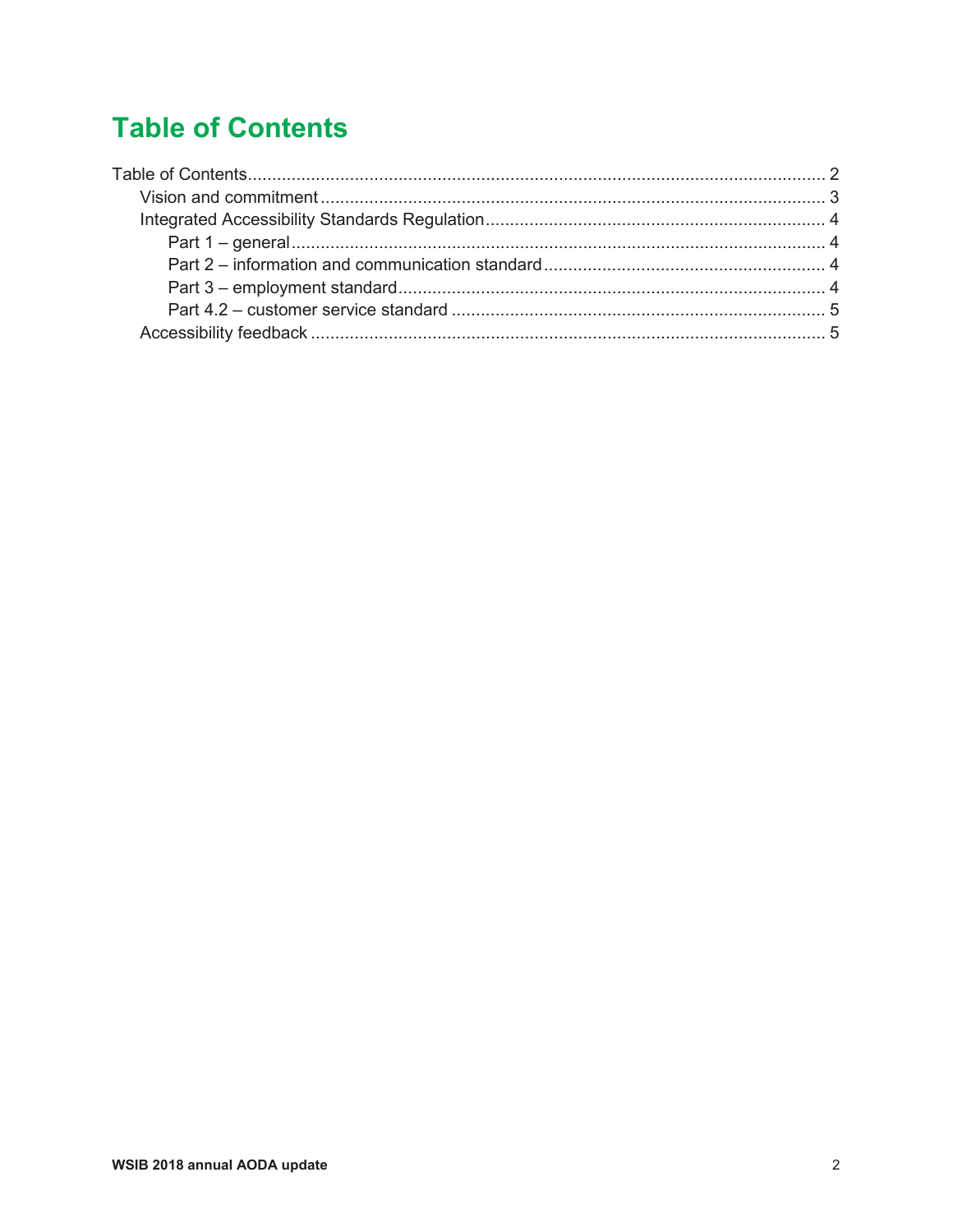# <span id="page-2-0"></span>**Vision and commitment**

We are committed to meeting the requirements outlined in the *Accessibility for Ontarians with Disabilities Act* (AODA), and:

- treating all people in a way that allows them to maintain their dignity and independence
- supporting integration and equal opportunity
- meeting accessibility needs in a timely manner by identifying, preventing and removing barriers to accessibility and meeting accessibility requirements under the AODA and the Integrated Accessibility Standard Regulation (IASR)
- will work to promote a culture of respect and acceptance for accessibility in Ontario

The AODA and IASR were created to develop, implement, and enforce accessibility standards to achieve accessibility for Ontarians with disabilities in the areas of:

- information and communication
- employment
- design of public spaces
- customer service
- transportation

We are committed to customer service excellence. Our programs and services are delivered in ways that reflect our values:

- be compassionate
- always be helpful
- do our work with integrity
- earn people's trust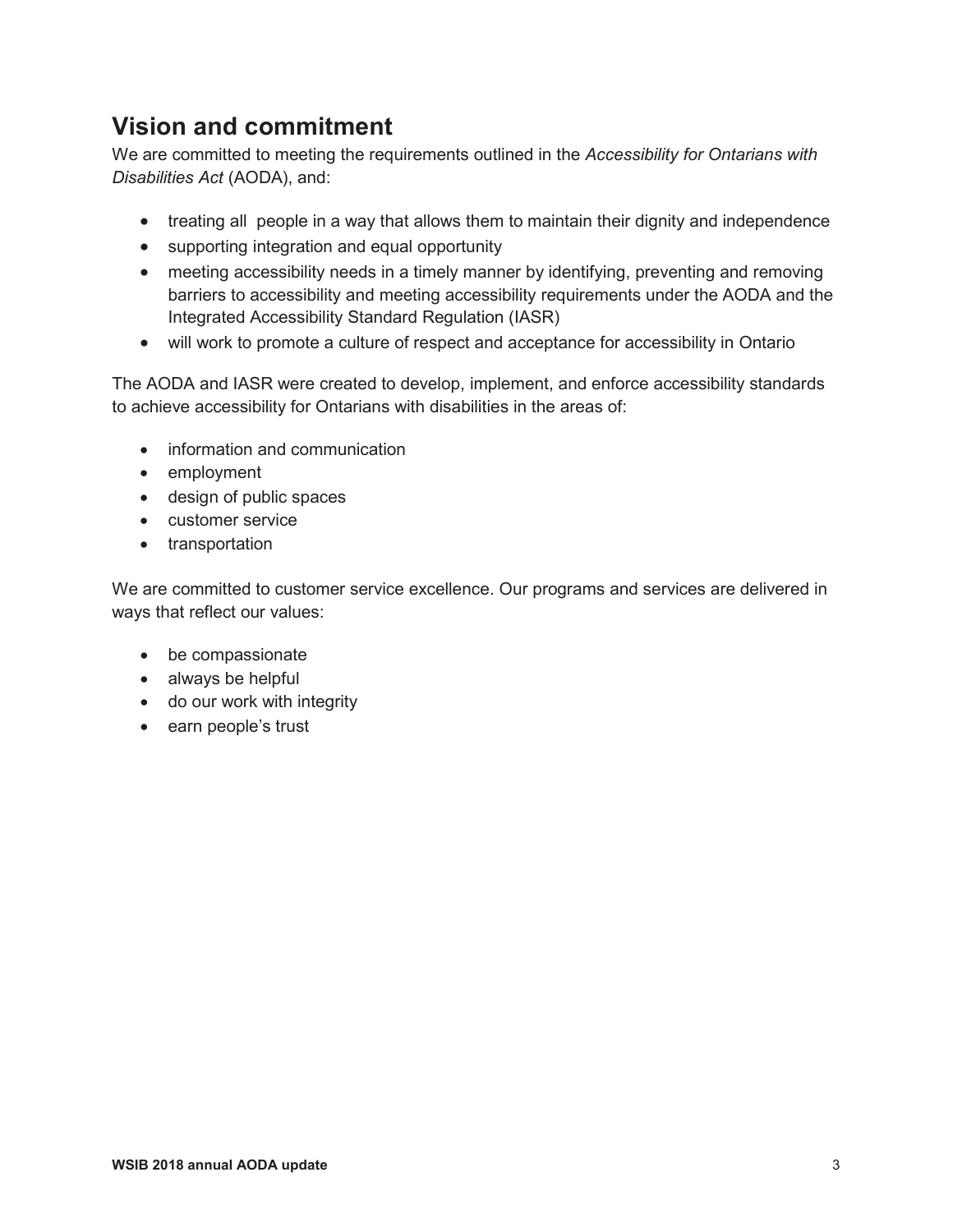# <span id="page-3-0"></span>**Integrated Accessibility Standards Regulation**

Based on the standards in the IASR, we have completed the following actions:

## <span id="page-3-1"></span>**Part 1 – general**

#### **Actions taken:**

- our Accessibility Office has been put in place to build a stronger governance framework to make sure we are fulfilling our responsibilities to the *AODA* and IASR
- updated our [Accessibility Policy](http://www.wsib.on.ca/cs/idcplg?IdcService=GET_FILE&dDocName=WSIB073303&RevisionSelectionMethod=LatestReleased) (PDF)
- updated our [WSIB's Multi-Year Plan](http://www.wsib.on.ca/cs/idcplg?IdcService=GET_FILE&dDocName=WSIB074028&RevisionSelectionMethod=LatestReleased) (PDF)
- created an internal Accessibility Advisory Committee to provide input on our accessible services
- implemented an AODA assessment that must be completed before the start of a new procurement or project to help identify accessibility requirements and ensure they are included in project plans

## <span id="page-3-2"></span>**Part 2 – information and communication standard**

#### **Accessible formats and communication supports**

#### **Actions taken:**

- Created and piloted a training program to launch in 2019 that shows employees how to make accessible documents
- developing an enhanced process for clients to provide feedback on our accessible services
- WSIB branded document templates have been created to support accessibility

#### **Emergency procedures, plans or public safety information**

#### **Actions taken:**

• reviewed emergency procedures at all of our offices and confirmed our third party facilities managers are able to provide building related emergency and public safety in an accessible format or with appropriate communication supports as soon as practical

## <span id="page-3-3"></span>**Part 3 – employment standard**

The new Accessibility Office team has visited all district and area offices to meet with employees to raise awareness about the importance of accessibility